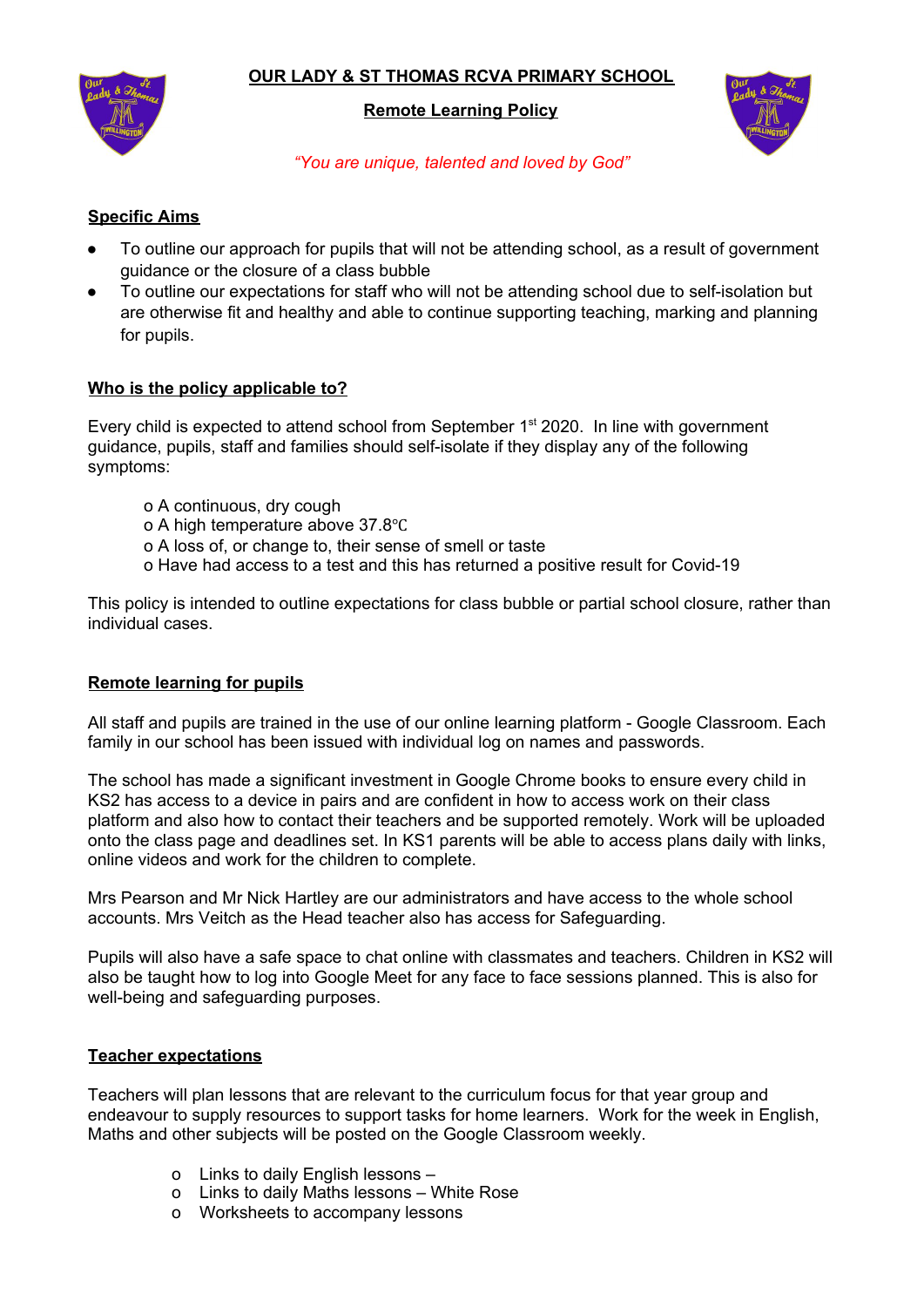- Any resources used, including websites and worksheets, should, where possible, be shared with home learners. Staff will add these resources to their Google Classroom to be completed electronically or it will be the responsibility of families to print/use these resources at home (or contact the school to ask for a 'paper pack')
- Teachers will respond promptly, within reason, to requests for support from families at home. This should be done via email. Staff and parents should communicate via the class email address. All parents aware how to contact their Class teacher, Head teacher and Office staff.

| Class1@Olstlearning.net | Class2@olstlearning.net |
|-------------------------|-------------------------|
| Class3@olstlearning.net | Class4@olstlearning.net |
| Class5@olstlearning.net |                         |
| office@olstlearning.net | head@olstlearning.net   |

● Mr Hartley is available via his helpdesk to support any issues for staff.

## **Family (pupil/parent/guardian) role**:

- Where possible, it is beneficial for young people to maintain a regular and familiar routine. Our Lady and St Thomas RC Primary would recommend that each 'school day' maintains structure.
- If a class bubble is isolated, the children will be sent home with their home reading book in addition to their English and maths books – this is so that work that children complete at home can be kept safe, ideally in their exercise books, and can be brought back to school when safe to do so.
- Should anything be unclear in the work that is set, parents can communicate with class teachers via the class email address or by contacting the school office. They should make clear which year group and subject the question relates to.
- We would encourage parents to support their children's work, by viewing the work set together, and then making appropriate plans to complete the work. This can include finding an appropriate place to work and, to the best of their ability, supporting pupils with work encouraging them to work with good levels of concentration.
- Every effort will be made by staff to ensure that work is set promptly on appropriate platforms but school cannot guarantee that the chosen platforms will work on all devices. Should accessing work be an issue, parents should contact school promptly and alternative solutions will be made available (e.g. paper copies of work, loan of Chrome books etc). These will be discussed on a case-to-case basis.

#### **Remote teaching for staff who are self-isolating**

Teaching staff are required to self-isolate if they show symptoms outlined at the start of this policy, if a member of their household has a positive test or whilst awaiting a test result as per the guidance. If a member of staff is required to self-isolate, they are expected to:

- Follow normal reporting procedure for planned absence.
- Following contact with school, we may set up a referral to Occupational Health to support that individual.